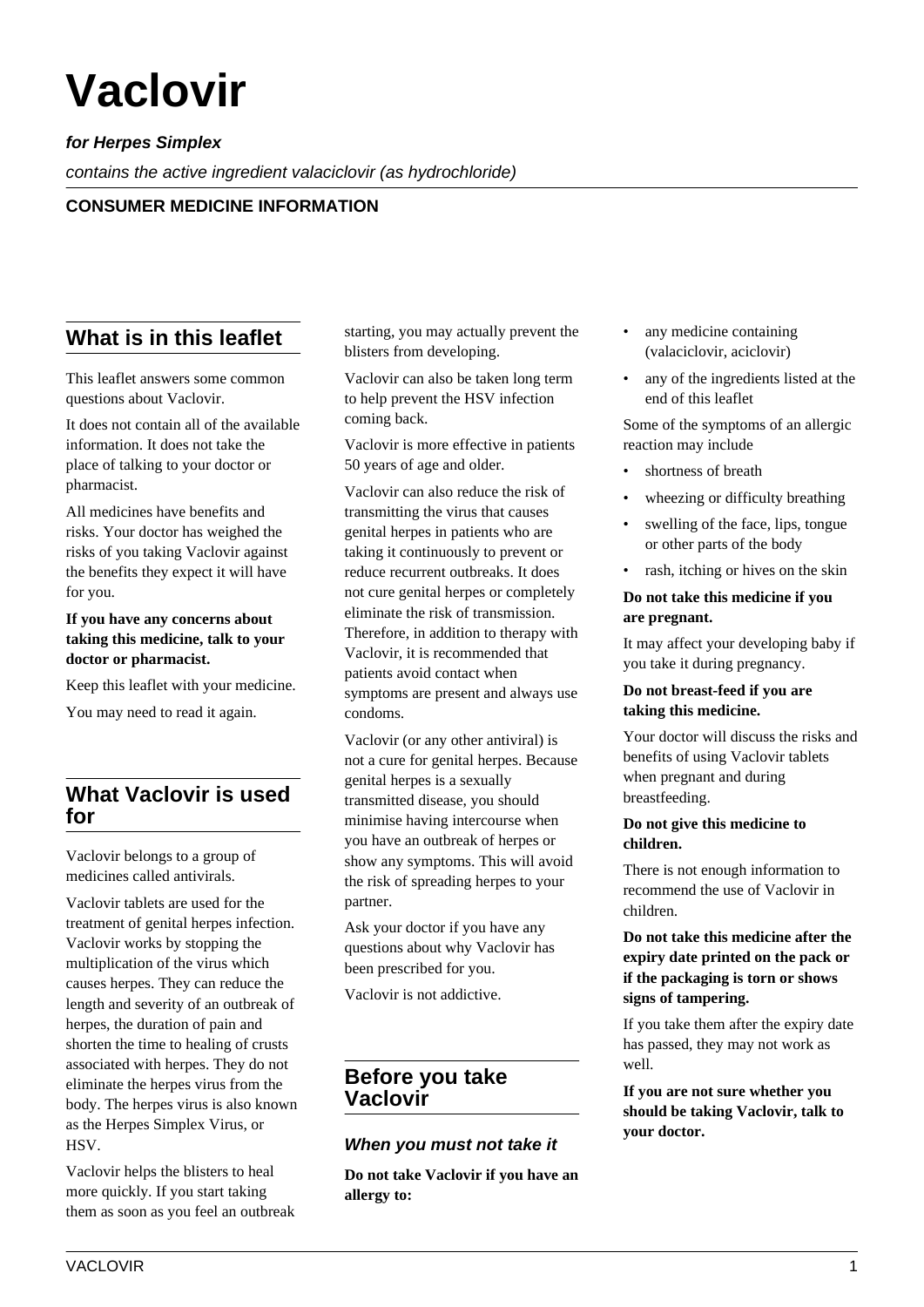## **Before you start to take it**

**Tell your doctor if you have allergies to any other medicines, foods, preservatives or dyes.**

## **Tell your doctor if you have or have had any of the following medical conditions:**

• are anaemic (reduced blood cells or iron stores)

 Care should be taken to ensure adequate fluid intake in patients who are at risk of dehydration, such as the elderly.

- you have a kidney or liver condition
- previous skin reactions with Vaclovir which may include a rash, fever, facial swelling or blistering/peeling skin
- you are pregnant or plan to become pregnant. Your doctor will discuss the risk and benefit of taking Vaclovir when pregnant

**If you have not told your doctor about any of the above, please do so before you take Vaclovir.**

# **Taking other medicines**

**Tell your doctor if you are taking any other medicines, including medicines you buy without a prescription from a pharmacy, supermarket or health food shop. Tell your doctor if you are taking any of the following medicines:**

- mycophenolate mofetil
- ciclosporin
- tacrolimus
- aminoglycosides
- organoplatinum compounds
- iodinated contrast media
- methotrexate
- pentamidine
- foscarnet

Some medicines may affect the way others work. You may need different amounts of your medicines, or you may need to take different medicines. Some of the medicines above are commonly taken by transplant patients and require close attention.

Your doctor and pharmacist have more information on medicines to be careful with or avoid while taking this medicine.

# **How to take Vaclovir**

#### **Follow all directions given to you by your doctor and pharmacist carefully.**

They may differ from the information contained in this leaflet.

**If you do not understand the instructions on the box, ask your doctor or pharmacist for help.**

# **How much to take**

#### **Acute (short term) treatment of genital herpes:**

If you have had a herpes infection before, you should start to take Vaclovir as early as possible if you think you are about to have another recurrence (attack). Dosing should ideally start just before, or straight after the first signs of HSV infection appear.

If you have been prescribed Vaclovir 500 mg tablets for the treatment of HSV infection, the usual dose to take is one tablet with water twice daily.

#### **Suppressive (long term) treatment of genital herpes:**

If you have been prescribed Vaclovir 500 mg tablets to prevent the herpes infection appearing again, the usual dose to take is 500 mg once daily. Your doctor may recommend that you take this as a divided dose (i.e. 250 mg twice daily).

If you previously have had more than 10 recurrences (attacks) in one year, your doctor may recommend that you take 1000 mg of Vaclovir once daily to prevent recurrences.

If you think you have been advised to take a different dose, talk to your doctor or pharmacist.

# **How to take it**

Swallow the tablets with a glass of water.

You should drink plenty of fluids while taking Vaclovir, especially if you are elderly.

# **When to take it**

The usual times to take the tablets for the treatment of genital herpes are in the morning and evening.

# **How long to take it**

For the treatment of herpes infections, the usual course of treatment is five days. However in some instances your doctor may want you to take your tablets for ten days.

For prevention of herpes infections, you should continue to take this medicine every day as prescribed by your doctor.

**Do not stop taking Vaclovir before the course of treatment is finished just because you feel better. The herpes outbreak may not be completely over.**

# **If you forget to take it**

If it is almost time for your next dose, skip the dose you missed and take your next dose when you are meant to. Otherwise, take it as soon as you remember, then go back to taking it as you would normally.

**Do not take a double dose to make up for the dose that you missed.**

**If you miss more than one dose, or you are not sure what to do ask your doctor or pharmacist.**

**If you have trouble remembering to take your medicine ask your pharmacist for some hints.**

# **If you take too much (overdose)**

**Immediately telephone your doctor or Poisons Information Centre (telephone 131126) for advice, if you think you or anyone else may have taken too much Vaclovir, even if there are no signs of**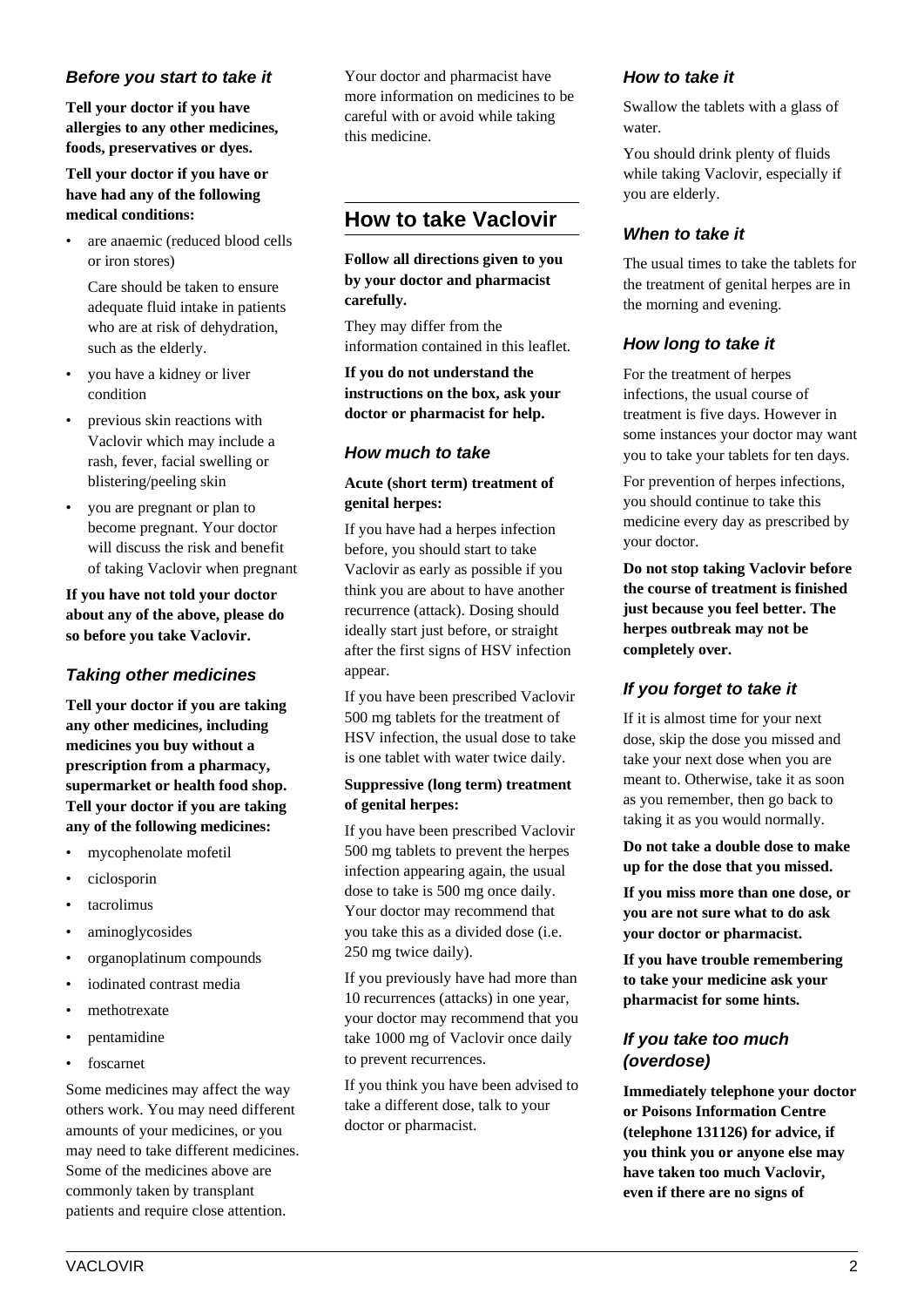**discomfort or poisoning. You may need urgent medical attention.**

**Keep telephone numbers for these places handy.**

**If you are not sure what to do, contact your doctor or pharmacist.**

# **While you are taking Vaclovir**

# **Things you must do**

**Tell your doctor or pharmacist that you are taking Vaclovir if you are about to be started on any new medicines.**

**Tell your doctor if you become pregnant or are trying to become pregnant or intend to breastfeed while you are taking Vaclovir.**

**Drink plenty of fluids while you are taking Vaclovir.**

**Tell your doctor if, for any reason, you have not taken your medicine exactly as prescribed.**

Otherwise, your doctor may think that it was not effective and change your treatment unnecessarily.

**Be careful driving or operating machinery until you know how Vaclovir affect you.**

# **Things you must not do**

**Do not stop taking Vaclovir or change the dose without first checking with your doctor.**

**Do not give this medicine to anyone else, even if their symptoms seem similar to yours.**

**Do not use Vaclovir to treat any other conditions unless advised by your doctor.**

# **Side effects**

**Tell your doctor or pharmacist as soon as possible if you do not feel well while you are taking Vaclovir.** This medicine helps most people with genital herpes but it may have unwanted side effects in some people.

All medicines can have side effects. Sometimes they are serious, most of the time they are not. You may need medical attention if you get some of the side effects.

#### **Do not be alarmed by the following list of side effects.**

You may not experience any of them.

**Ask your doctor or pharmacist to answer any questions you may have.**

The most commonly reported side effects are:

- headache
- gastrointestinal discomfort (vomiting, nausea, diarrhoea, constipation, abdominal pain, indigestion)

**These should be reported to the doctor or pharmacist if they are severe or become troublesome.**

#### **Tell your doctor or pharmacist if you notice any of the following and they worry you:**

- dry mouth
- fever
- difficulty sleeping
- chills
- back pain
- nervousness
- skin rash which may be itchy
- weakness

Some people are allergic to medicines. Symptoms of an allergic reaction may be mild or severe.

They usually include some or all of the following:

- wheezing
- swelling of the lips/mouth
- difficulty in breathing
- hay fever
- lumpy rash ("hives")
- **fainting**

**If you think you are having an allergic reaction to Vaclovir, stop**

# **taking the tablets and tell your doctor immediately or go to the casualty department at your nearest hospital.**

This is not a complete list of all possible side effects. Others may occur in some people and there may be some side effects not yet known.

## **Some rare side effects of Vaclovir include:**

- damage to the kidney, which gets better when Vaclovir treatment is stopped.
- unusual bruising or bleeding.
	- Tell your doctor immediately if you notice any bruising or bleeding, as it may indicate that the number of platelets (a type of blood cell responsible for blood clotting) in your blood are reduced.
- skin reactions which may include a rash, fever, facial swelling or blistering or peeling skin
- damage to the liver, which gets better when Vaclovir treatment is stopped.

**You should contact your doctor if you experience any of the following side effects which are more common in patients with kidney disease or in those taking high doses of Vaclovir:**

- sensitivity to UV light, such as development of a rash like sunburn even after short exposure to UV light.
- confusion or imagining sight or sounds (hallucinations)
- dizziness
- drowsiness

**Tell your doctor if you notice anything else that is making you feel unwell, even if it is not on this list.**